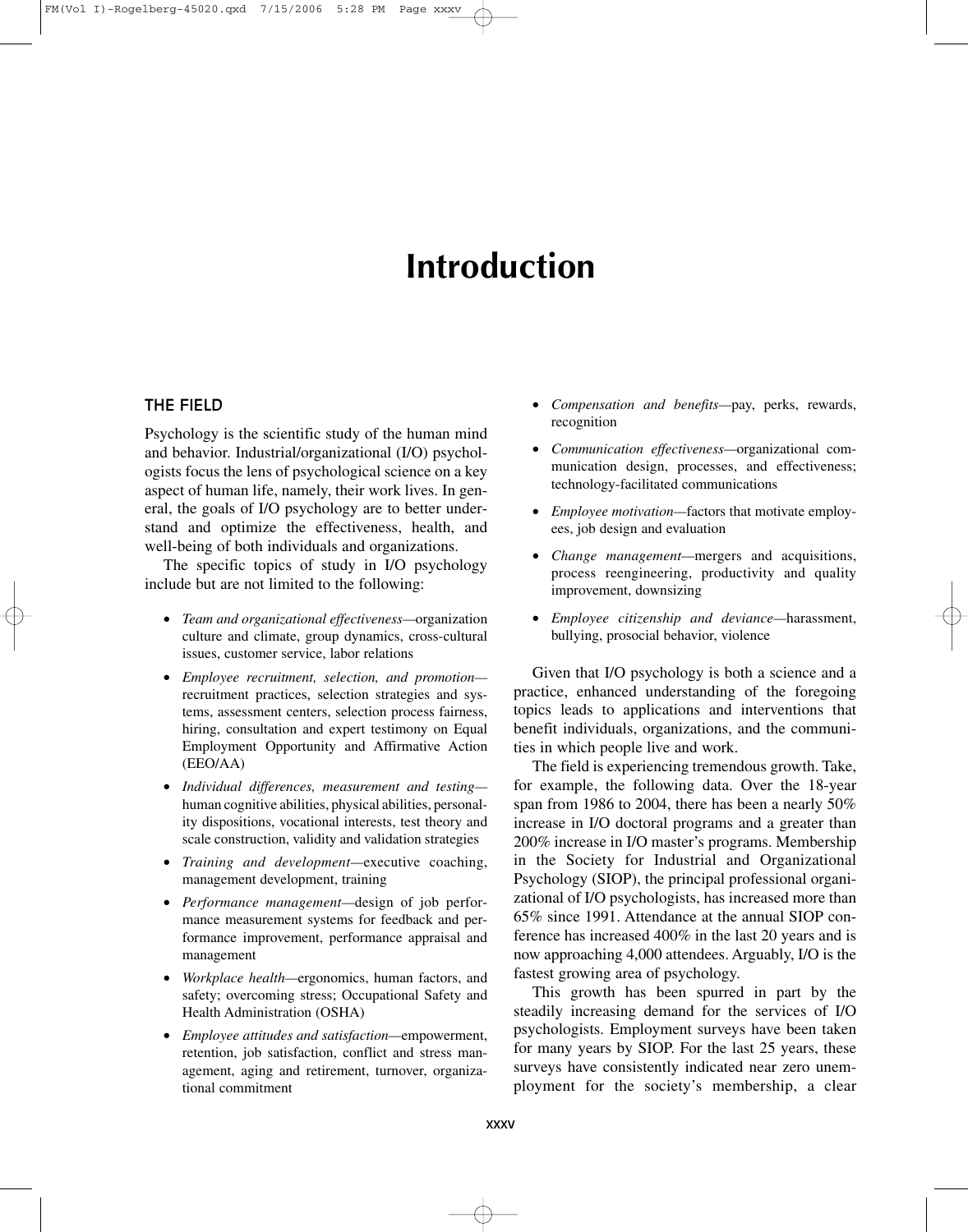#### xxxvi———**Encyclopedia of Industrial and Organizational Psychology**

indicator of the need for I/O psychologists. The American Psychological Association's *Report of the Employment Status of 1997 Graduates* and the follow-up *Report of the Employment Status of 2001 Graduates* show that I/O psychologists composed the highest proportion of individuals employed full-time (lowest unemployment rates), compared with other fields of specialization (health service provider, social/personality, developmental/educational, physiological/experimental).

# RATIONALE FOR ENCYCLOPEDIA

Though the extraordinary growth of I/O psychology over the last two decades signals the vibrancy of this field, it has also created a void in the literature. With the ever-widening range of topics studied, no single extant reference source captures the diversity and sophistication of the field. In addition, with the increasing visibility of I/O psychology, there is a growing need for a resource appropriate for experts but accessible to nonexperts. The *Encyclopedia of Industrial and Organizational Psychology* was designed to fill this void.

The *Encyclopedia* is designed to be an introduction to the topics of I/O psychology for an audience including undergraduate students, beginning graduate students of I/O psychology and related disciplines, lay audiences seeking a nontechnical description of the field and its practices, practitioners wishing to stay abreast of the changes and updates in the field, and even the PhD-level academic seeking a portal into a new specialty area. It should also be noted that although the *Encyclopedia* is designed to be comprehensive in its coverage of topics, it is not meant to provide comprehensive treatments of any given topic.

# CONTENT AND ORGANIZATION

There was an explicit effort to cover every topic that is currently studied by I/O psychologists. This is, of course, a lofty and complex goal, in that it is probably impossible ever to have unanimous consensus on what would constitute such a list. Nonetheless, we have tried to be as comprehensive as possible without being overly redundant. To accomplish this, all entries include several associated topics and cross-references. In some cases, a topic that was covered in the context of a larger topic did not receive its own entry; in those cases, the smaller topic is listed with a cross-reference to the entry in which it is discussed.

To help the reader navigate the *Encyclopedia,* a Readers Guide is provided, organizing the content into four parts comprising 14 sections. Additionally, there is a list of the entries are presented in alphabetical order.

As noted earlier, the content of each entry is designed to be a concise summary of the major aspects of the topic. Further, there was an explicit effort to have the entries written in a nontechnical manner so that they would be accessible to the novice. Each entry is designed to provide the reader with a basic description of the topic that will provide a foundation in that area. Following each entry is a Further Reading section that can take the reader to the next level.

# HOW THE ENCYCLOPEDIA WAS CREATED

The *Encyclopedia* was developed in six basic steps:

**Step 1—**Leading I/O psychologists around the world were invited to serve on the senior editorial board. The senior editorial board includes editors of the field's top journals, prolific researchers, and other leaders in the field. The senior editorial board also includes the associate editor, Dr. Charlie L. Reeve, who represents one of the top young talents in the discipline and a future leader.

**Step 2—**We created a master list of topics for the book. This step involved two primary parts. First, an initial list of topic headwords was assembled by the editor and associate editor. To do this, we did a page-by-page search of eight major I/O psychology textbooks and handbooks. Then, we went through the last three years of the top I/O journals to cull additional topics. This draft list was then reviewed by the entire senior editorial board, which made a series of additions and subtractions. It should be noted that we explicitly made an effort to include topics that are not readily found in published sources to date, but that we felt were just on the cusp of becoming mainstream given their treatment in recent journal articles. Time will tell the extent to which we have accurately forecast the viability of these topics.

**Step 3—**We identified and invited contributors. The senior editorial board was first asked to nominate individuals to author the list of entries. We also searched PsychINFO to find people publishing on certain topics, and we consulted with our colleagues for additional suggestions.

Just as we wanted the content of the *Encyclopedia* to accurately reflect the content of the field of I/O psychology, we sought to recruit a collection of contributors that would represent our population. As such, we invited authors from all career stages, ranging